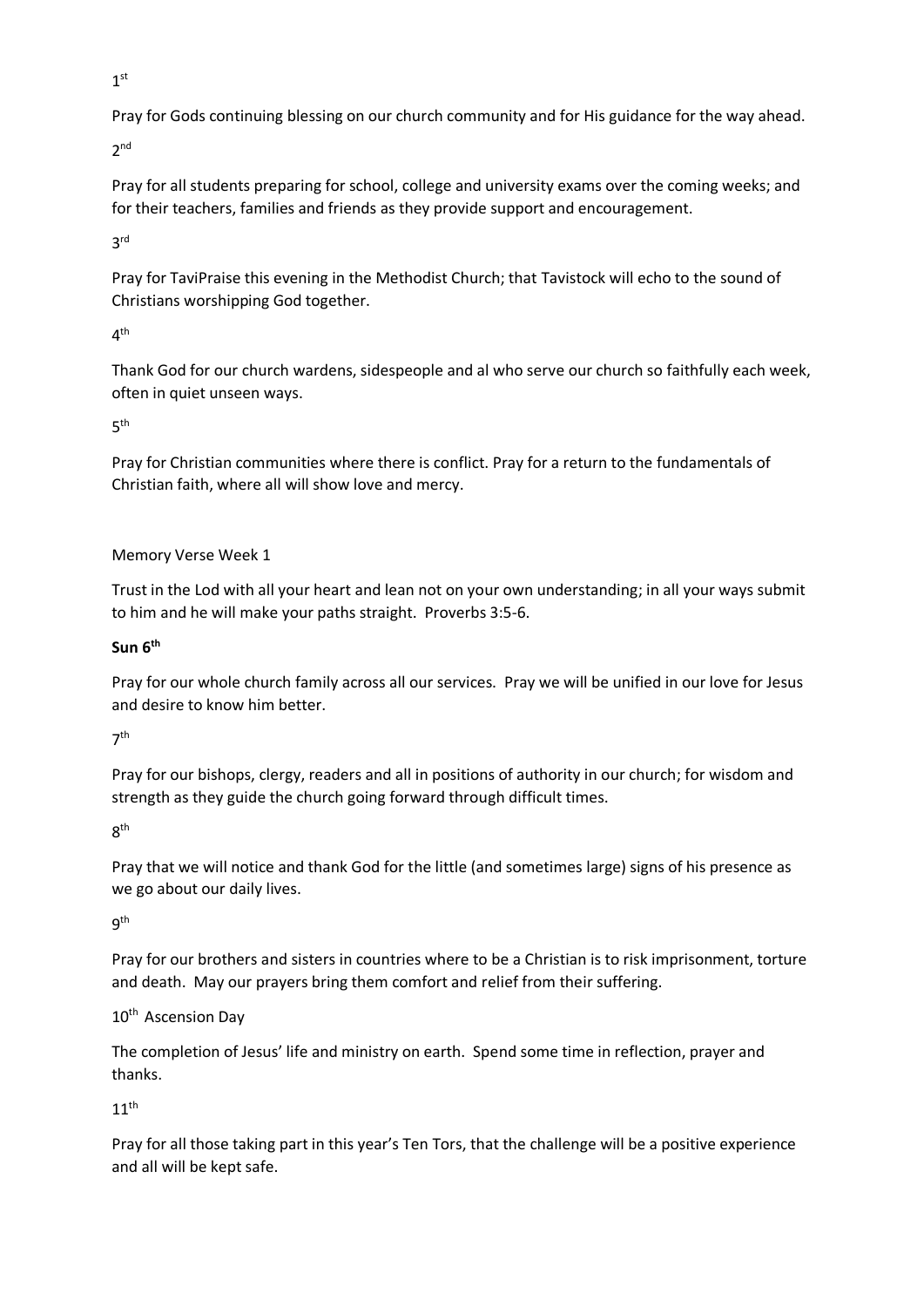$12<sup>th</sup>$ 

Praise God for his wonderful promise that He is with us always through His Holy Spirit. Pray that we remember this when life seems to be going well, and during time when we struggle.

Memory Verse Week 2

Whether you turn to the right or to the left, your ears will hear a voice behind you saying, "This is the way; walk in it". Isiah 30:21

Sun 13th

May God reveal Himself and His path for each one of us as we pray and worship Him today.

 $14<sup>th</sup>$ 

Pray for a humble spirit to help us to hear God's voice more clearly.

 $15<sup>th</sup>$ 

Pray for the freedom and release for those imprisoned by modern day slavery in all it's many forms, both in the UK and abroad.

 $16<sup>th</sup>$ 

Ask God to strengthen and bless the Christian community in Tavistock; that we will all work together to bring his word and love to our neighbours.

17th

Pray for wisdom and discernment for all the members of the PCC as they meet this evening.

 $18<sup>th</sup>$ 

Pray for those who do not wish to know God. Pray for softened hearts and "the right word at the right time".

19th

Tank God for giving us the Bible and for all the resources which are now available to help us use and understand it.

Memory Verse Week 3

… and what does the LORD require of you? To act justly and to love mercy and to walk humbly with your God. Micah 6:8

Sun 20<sup>th</sup>

On this day of Pentecost, thank God for the blessing of his Holy Spirit, and for the birthday of His church.

## $21<sup>st</sup>$

Praise God for our pastoral visiting team and ask him to bless them as they bring comfort and friendship into the homes of those who are sick or lonely.

 $22<sub>nd</sub>$ 

Praise God for this wonderful creation all around us in beautiful Devon. Pray that we remember to care for and treasure it and never take it for granted.